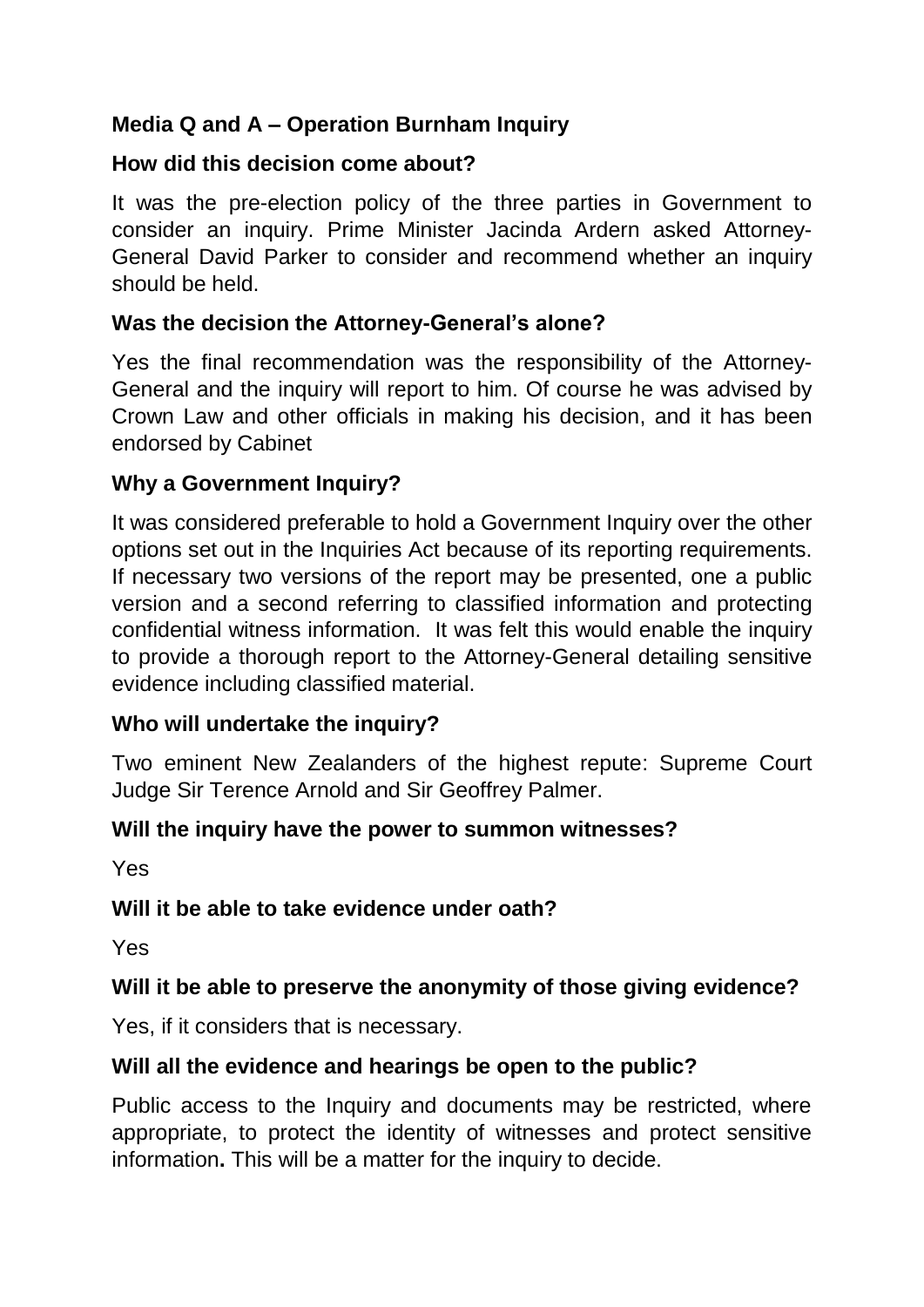# **Will evidence be gathered from Afghanistan authorities and/or the villagers?**

It is expected to consider available evidence from Afghan nationals, but ultimately that will be a matter for the inquiry to decide and may require liaison with other States.

# **Does the decision to hold an inquiry show that the authors of** *Hit & Run* **were right?**

As today's press release makes clear, in forming his view that an inquiry was warranted the Attorney-General said material he reviewed did not seem to corroborate some key aspects of the book. No amount of video footage would conclusively answer some of the questions. As he says:

"In light of that, and bearing in mind the need for the public to have confidence in the NZDF, I have decided in the public interest that an inquiry is warranted."

## **Is this a vote of no confidence in the NZDF, the SAS or the Chief of Defence Forces?**

The inquiry has been set up to establish the facts and determine the truth as far as is possible. Its findings have not been prejudged. Nor does it mean the Government accepts the criticisms of the actions of SAS forces on the ground, although their conduct is squarely within the inquiry's purview and will be thoroughly examined. It will also examine the treatment by NZDF of reports of civilian casualties. It will be up to the inquiry to make findings on these matters.

## **Will the inquiry have access to the footage of the raid?**

The inquiry is expected to seek access to the footage of the raid but this does not belong to New Zealand. The extent to which it will have access will be determined in the course of the inquiry.

## **Will that footage be made public?**

That seems unlikely. It would require the approval of the United States, which owns the footage.

#### **Will the inquiry be able to seek evidence from, or make findings against, the forces of other nations such as the US or Afghanistan?**

The inquiry can seek evidence from all sources but would have no power to compel production of documents or evidence from other States or their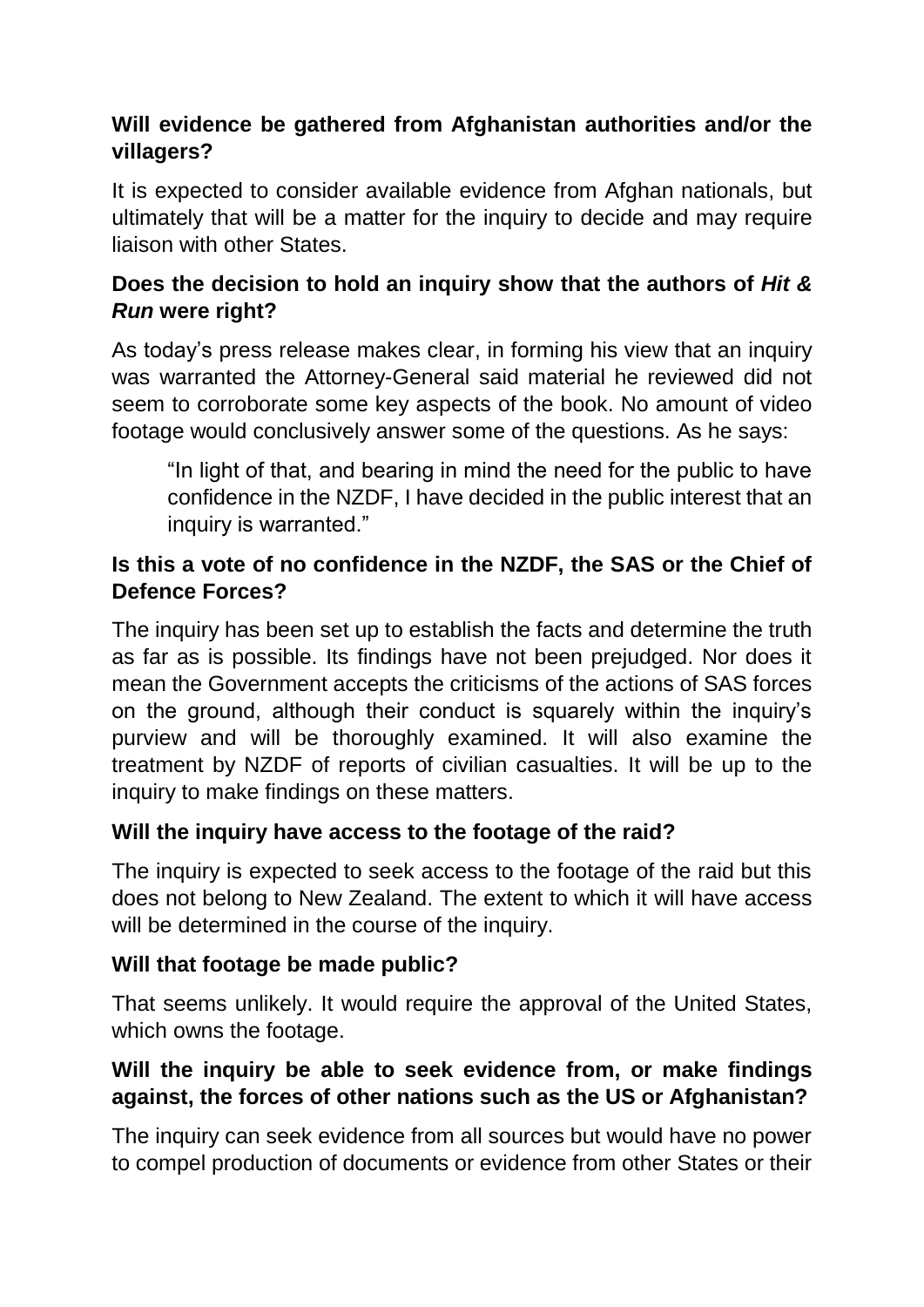forces. Otherwise its focus will be on the NZDF and it has no jurisdiction to make determinations about the actions of other States' forces or officials.

## **Will it investigate the alleged mistreatment of Qari Miraj, which was also covered in the book?**

Only in as much as it relates to his transfer or transport to the Afghan National Directorate of Security in Kabul. His treatment before that has been the subject of an investigation already.

## **Will it consider whether the SAS was acting outside its brief or terms of engagement?**

Yes. Whether the SAS acted within the rules of engagement and international humanitarian law will be examined. Separately from Operation Burnham it will also examine the rules of engagement and whether they authorised the predetermined and offensive use of force against specified individuals (other than in the course of direct battle) and if so whether this was, or should have been, apparent to NZDF members who approved the rules of engagement and to responsible ministers.

## **Will it determine if the villagers were unarmed, or if some were insurgents?**

It will be asked to report on the assessments made by NZDF regarding whether or not Afghan nationals in the area were taking direct part in the hostilities or otherwise legitimate targets.

## **Will it look at the return operation to Tirgiran Valley in October?**

Yes.

## **Will it be able to investigate the Battle of Baghak and the events covered in the Stuff series** *The Valley***?**

The Battle of Baghak is not included in the Terms of Reference. It has already been the subject of an Army Court of Inquiry. The report produced by that COI is available online.

## **Will it make findings of criminal activity or be able to recommend criminal proceedings against individuals?**

The inquiry, in common with all inquiries under the Inquiries Act, has no power to determine the civil, criminal, or disciplinary liability of any person.